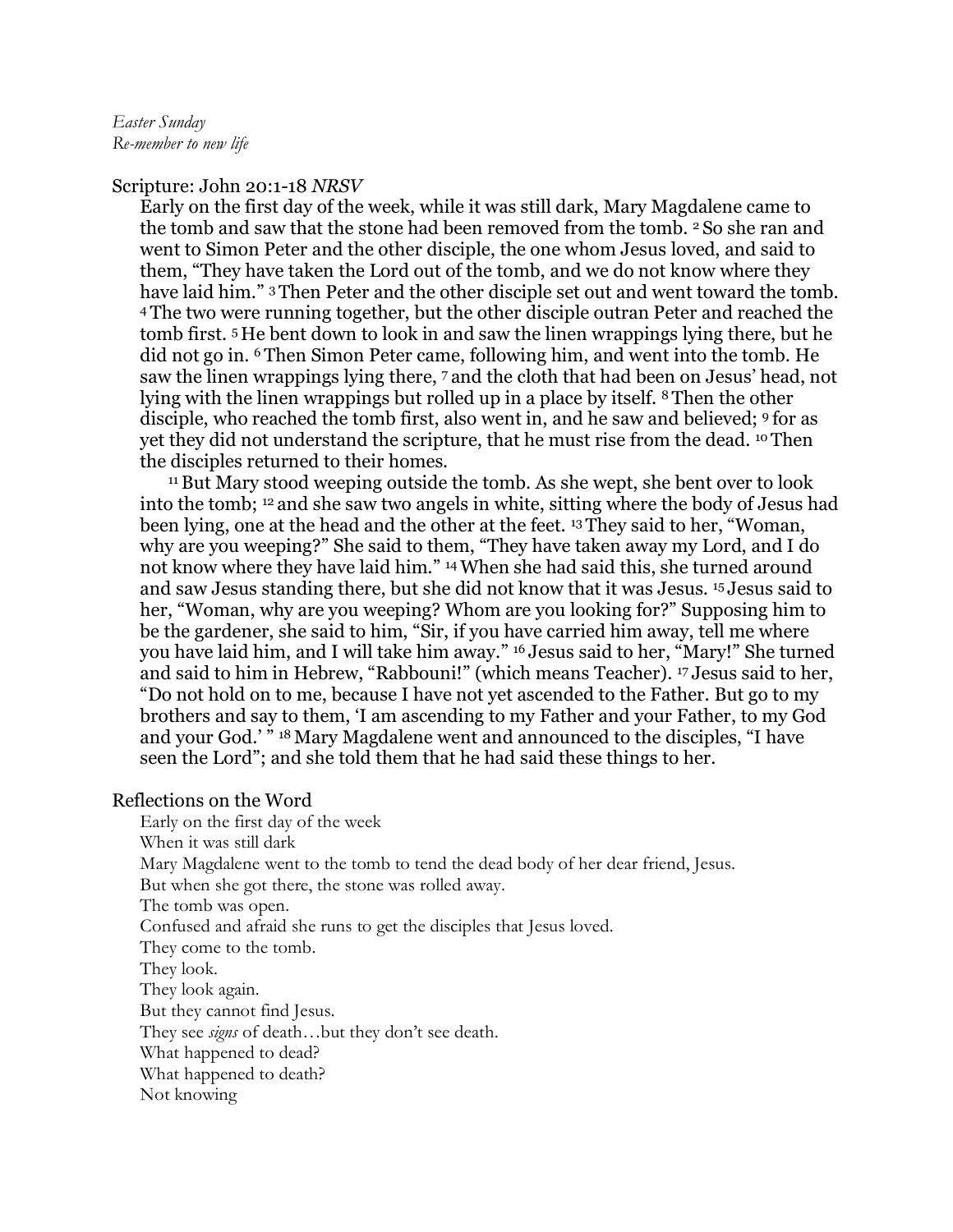Not understanding Still confused and afraid The disciples go back home. But Mary In her grief, her fear, confusion, in her utter lostness and vulnerability Mary stays. She stays at the tomb and weeps. Through her tears she looks into the open tomb. There are angels. They ask, "Why are you weeping?" "They've taken my Lord and I can't find him." She cannot find Jesus. Still weeping, she sees Jesus. Sees him but she doesn't recognize him. She thinks it's someone else and he asks her, "Why are you weeping?" "Because I cannot find Jesus," she answers. She cannot find Jesus. We know exactly what Mary is talking about, don't we? She came to the tomb prepared for death. She was heavy with the grief and trauma of his death… This fresh pain was rubbing raw the scars of a lifetime of wounding and pain. So she had come to the tomb prepared for death. She knew what to do with death. But the tomb was open. There was no death. There was no death. And now she didn't know what to do. Here is one of the remarkable things about this story. Mary stays. She doesn't go home. She doesn't go off trying to find Jesus. She stays and weeps. She stays and feels her emotions. She doesn't hide her grief. She doesn't shut down her pain. She doesn't cover up her confusion. She weeps. She's so overcome by this storm of emotions that she looks at Jesus But she doesn't recognize him. Through her tears she sees Jesus but doesn't recognize him. She's looking for dead For death. And he's not dead. And then another remarkable thing happens: Jesus finds Mary. Mary is found. Jesus says her name And in the sound of his voice speaking her name